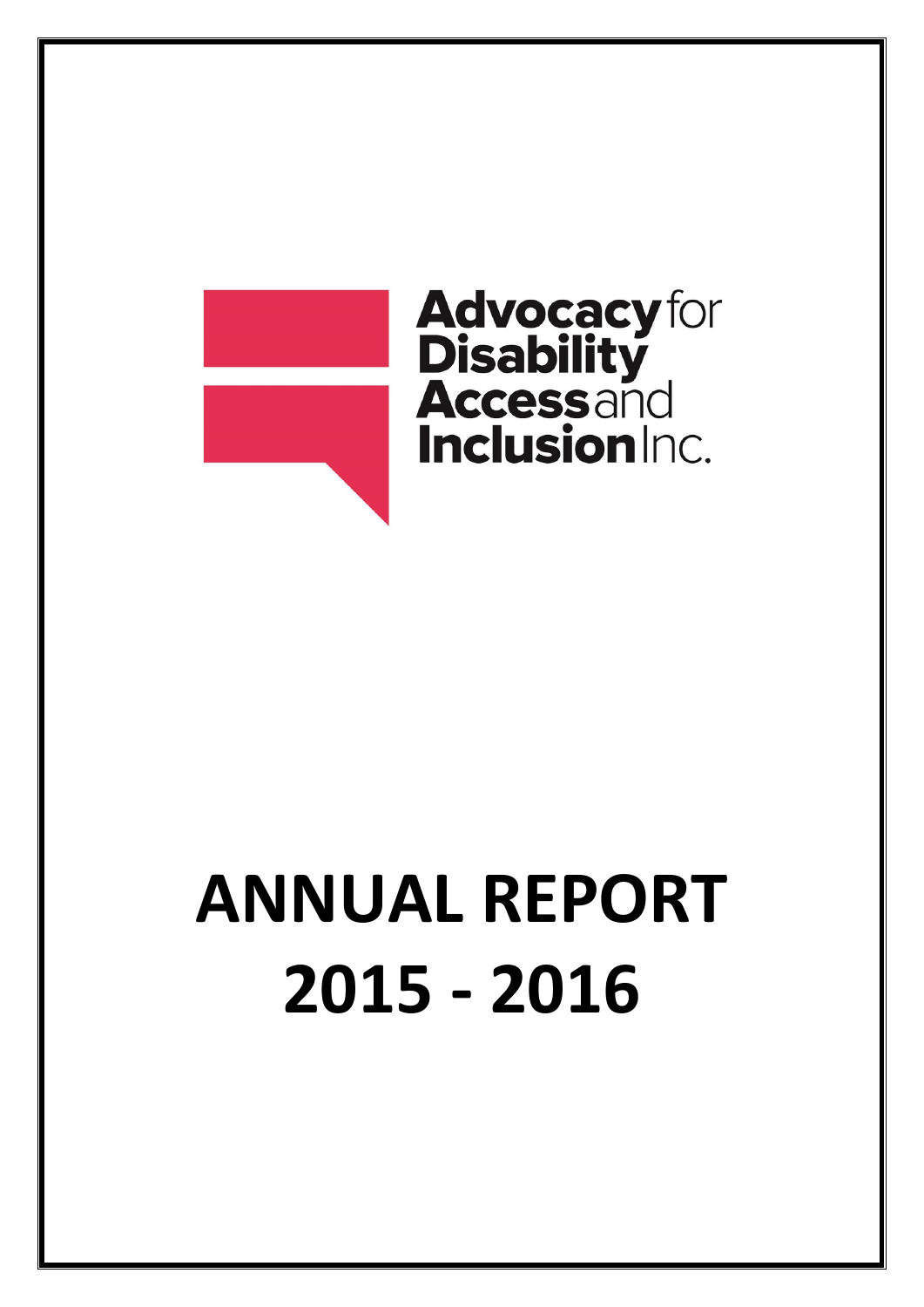## **Central Office**

 E: info@advocacyfordisability.org.au 147 Currie Street, Adelaide SA 5000 T: 08 8340 4450 F: 08 8340 4452

www: advocacyfordisability.com.au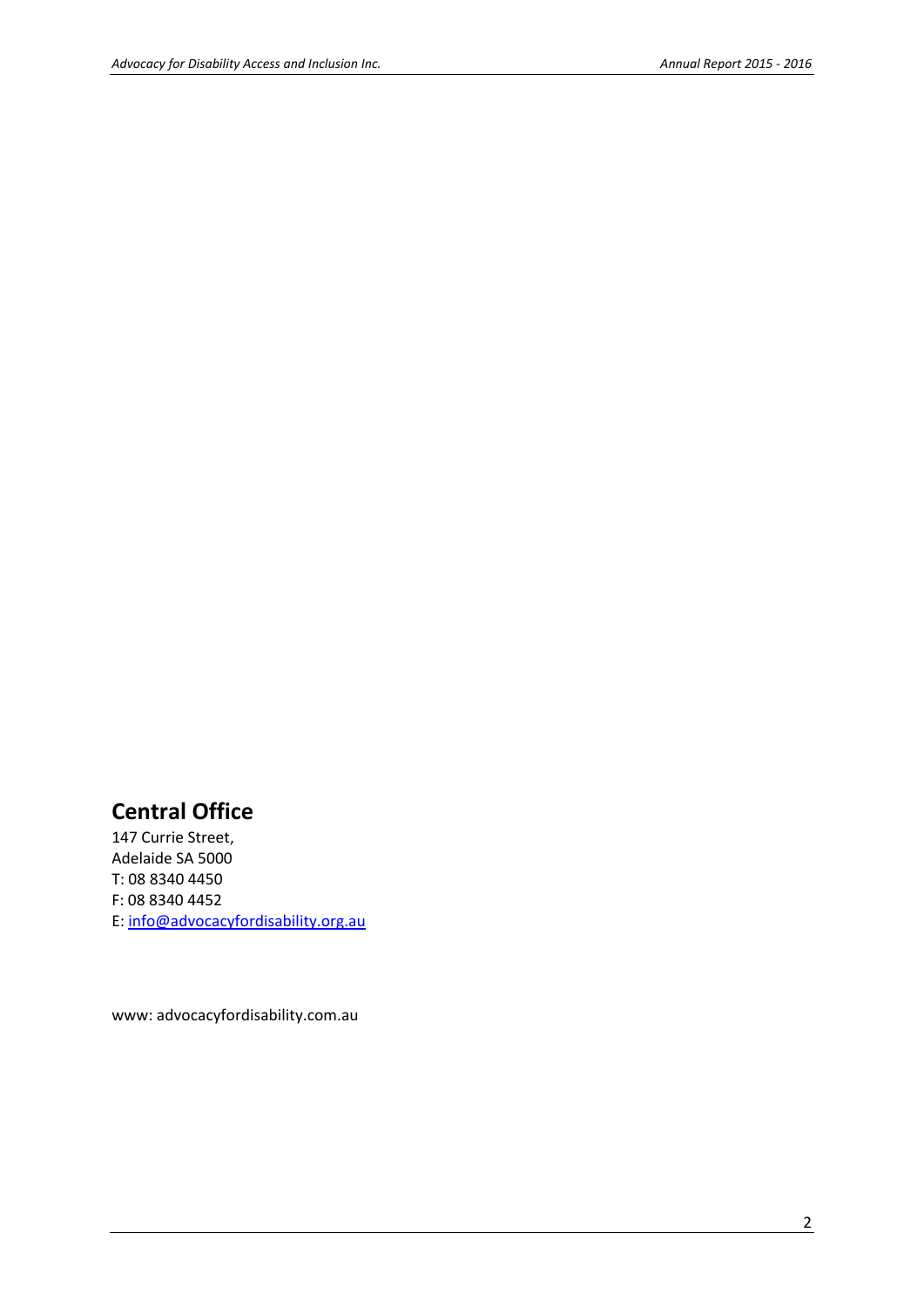

## **Table of Contents**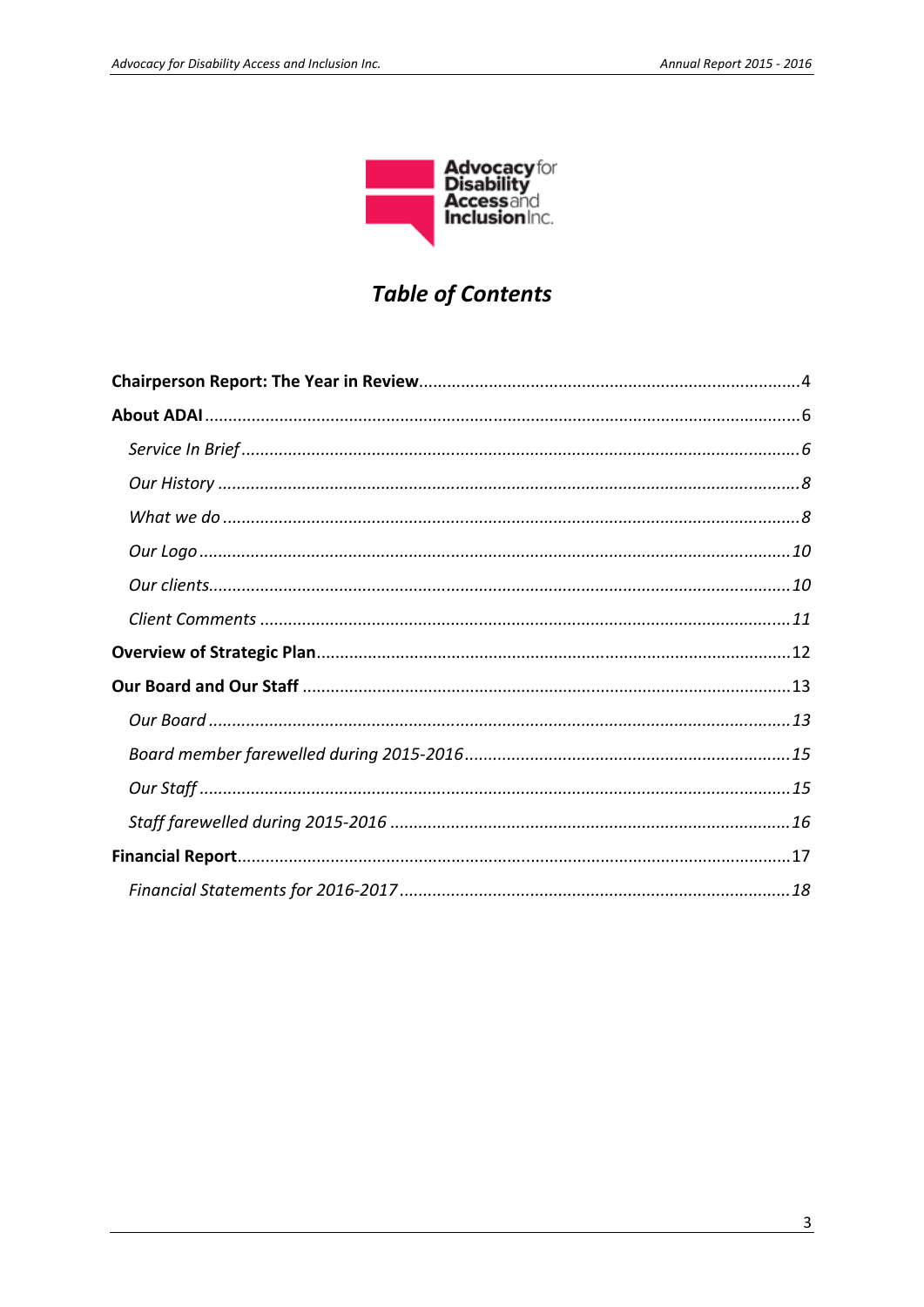

## *Chairperson Report*

#### *The Year in Review*

#### *I am pleased to provide the Advocacy for Disability Access and Inclusion ('ADAI') Annual Report for 2015‐2016.*

Advocacy for Disability Access and Inclusion provides independent advocacy across all of South Australia to all residents with a disability, irrespective of age. This in itself presents challenges in logistics and resource allocation. Therefore our service delivery is flexible and innovative to ensure we assist all clients in the most effective way. Because of this innovation, the demand for our services continues to be very high*.* 

The experiences of the last few years, has in many ways, been mirrored again. The National Disability Advocacy Program (NDAP) was funded for another 12 months at the 'very last minute'. This kind of uncertainty makes it difficult for the Board to plan effectively and in time to implement effective change or programs.

There continues to be very rapid change in the disability sector together with frequent reviews or reflection of the implementation of the National Disability Insurance Scheme (NDIS). This contributes to the complex environment which we are operating in. ADAI has kept abreast of these changes and reviews and we have continued to offer an effective and positive advocacy service to clients. However, due to this environment, there are continued new challenges and demands, both financial and structural for continued effective service delivery. The Board is continually monitoring the environment and adjusting its model and service to ensure we are meeting the external environment demands and to position ADAI in the best way possible to take advantage of any opportunities that may occur to ensure our continued presence in the sector.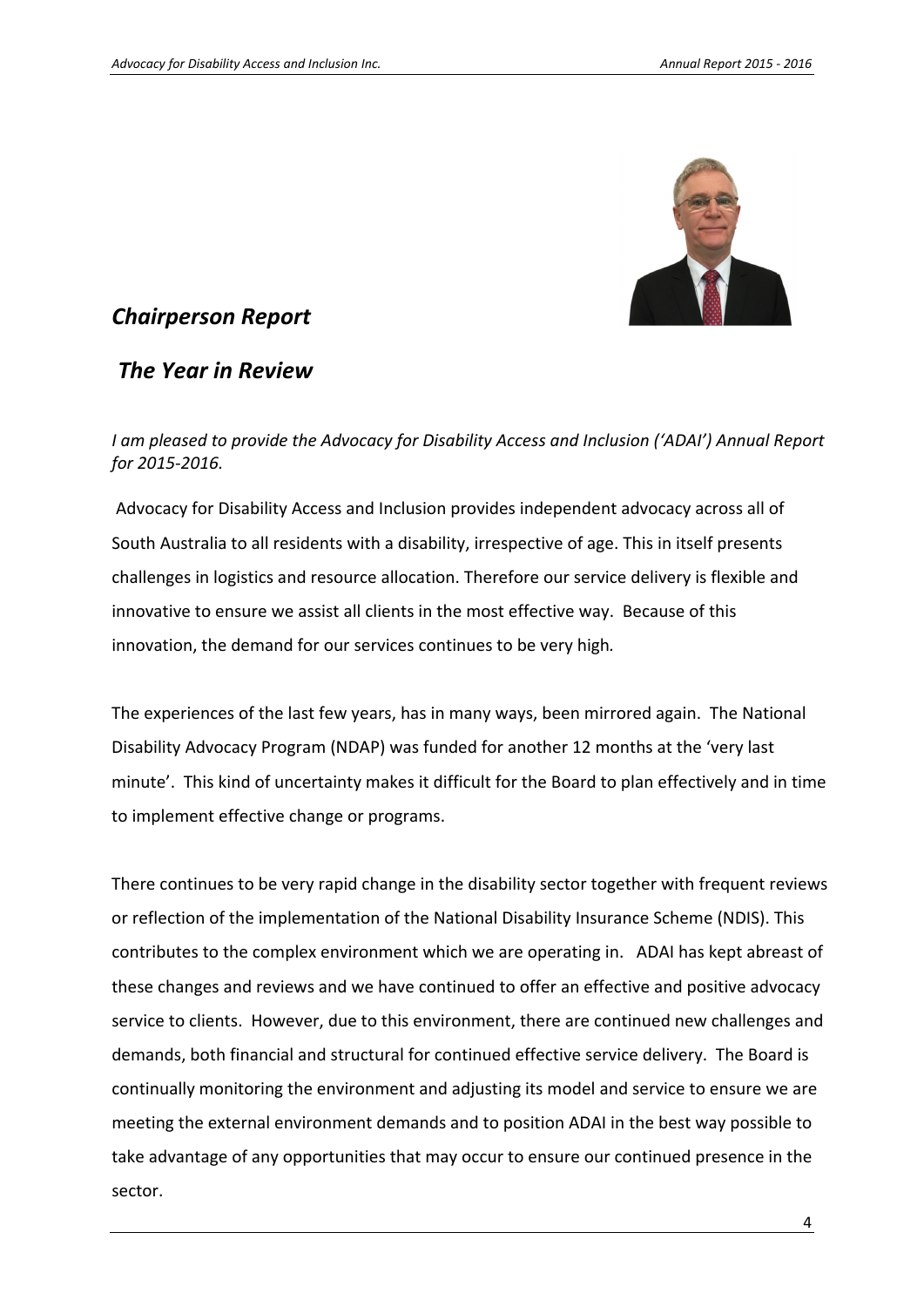As a result of this, we developed positive liaisons with Seniors Information Service (now Catalyst) and arranged to share a Chief Executive with them. We also appointed an Operations Manager to provide daily support to and management of our advocates. We also moved offices to Currie Street, Adelaide and closed the regional office in Clare. With the office located in Currie Street, this now provides a far more accessible location for our clients and is in an area where many other services they may require are located. It has also given us the opportunity to implement innovative ways to provide services to clients across the state.

The Board has reviewed its strategic plan to ensure we are delivering the requirements of the NDAP agreement and to recognised changes the NDIS implementation and roll out requires.

 what might be apply to independent advocacy services. The Board continues to liaise and As outlined in previous years, the extensive change and continuous review and reflection at national level of the NDAP program and its relationship with the NDIS, continues to provide uncertainty of funding for all National Disability Advocacy Programs across Australia. The Board endeavours to review what has occurred in a range of other national programs to anticipate work with our national body DANA and to interact effectively with DSS at State and Federal level.

In conclusion I would like to thank the Board members whose professional skills and commitment to ADAI have enabled us to achieve much during the year. The Board is currently seeking to expand its numbers with a member with well-rounded marketing skills and experience to further support our work. I thank our CE Jenny Hughes and Operations Manager Karen Field who have been welcome additions to ADAI. I also thank staff who worked with ADAI during the year and have now left our organisation. I welcome the new staff who have brought a wide range of professional skills and experience to support and assist ADAI in its work and its desire to continue the provision of independent advocacy services to those who need it. We also thank the Department of Social Services who fund our program and continue to work with us in an effective and collaboratively manner.

 *Chairperson, Board of Management Shane McDougall*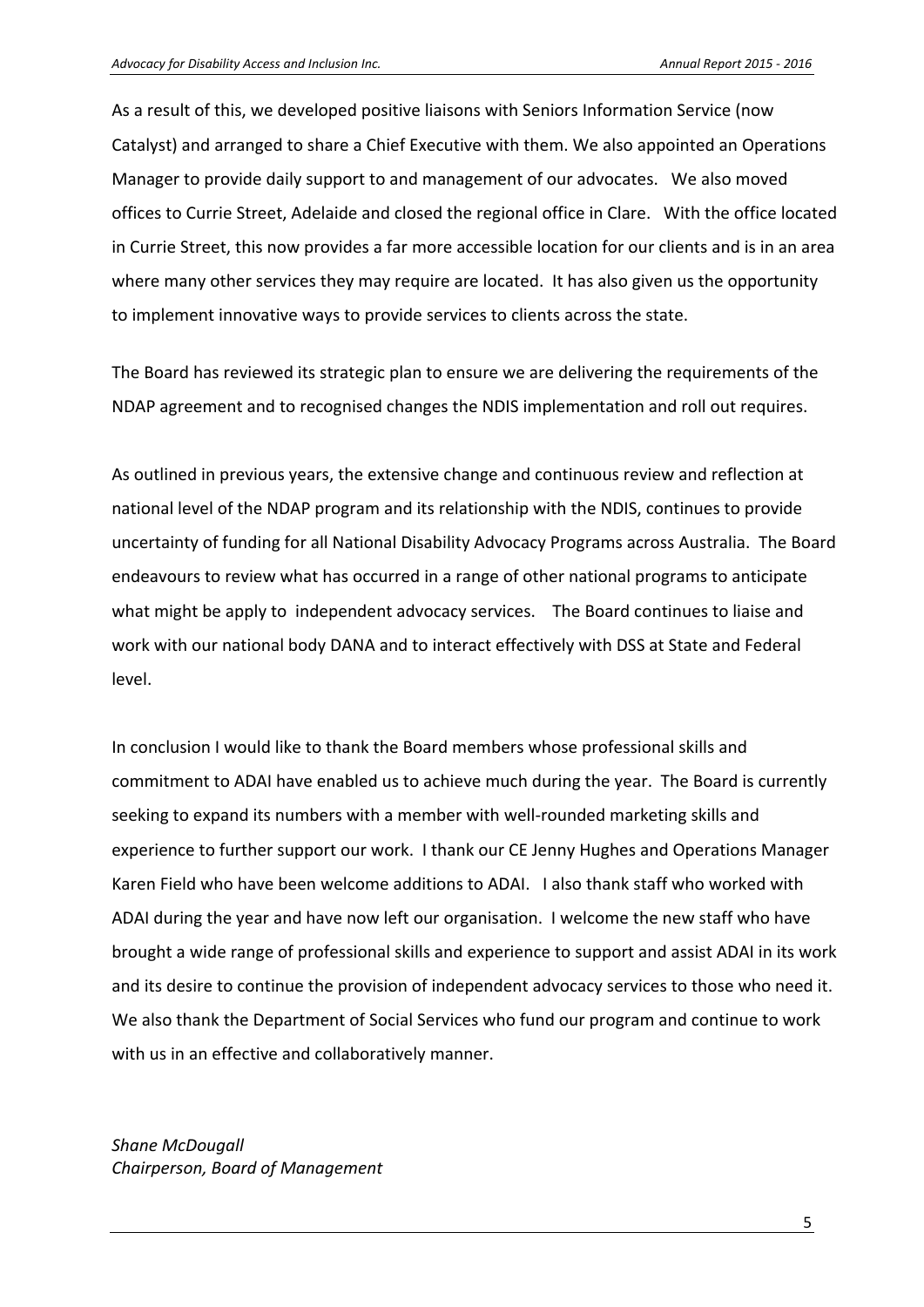## *About ADAI*

## *Service In Brief*

Advocacy for Disability Access and Inclusion is funded by the Australian Government to provide a free Advocacy service for people living with disability across South Australia. In 2015/16 we provided advocacy services to over 300 clients across South Australia and in doing so achieved a 12% higher outcome than funded for.

An advocacy service was provided through the Clare regional office to service the mid north region. This office closed on 30 June 2016 to enable a more flexible service to meet client demand.

While demand for advocacy services is increasing, graph 1 highlights the number of advocacy cases managed in 2015/16 including those cases that had both individual and a family advocacy component.



#### **Graph 1: Advocacy Cases**

In 2015/16 our service inclusivity is demonstrated by our capacity to service clients who identify as Aboriginal and Torres Strait Islander or Culturally and Linguistically Diverse and use our advocacy service to support them as they seek to address their needs.



#### **Graph 2: Client Identification**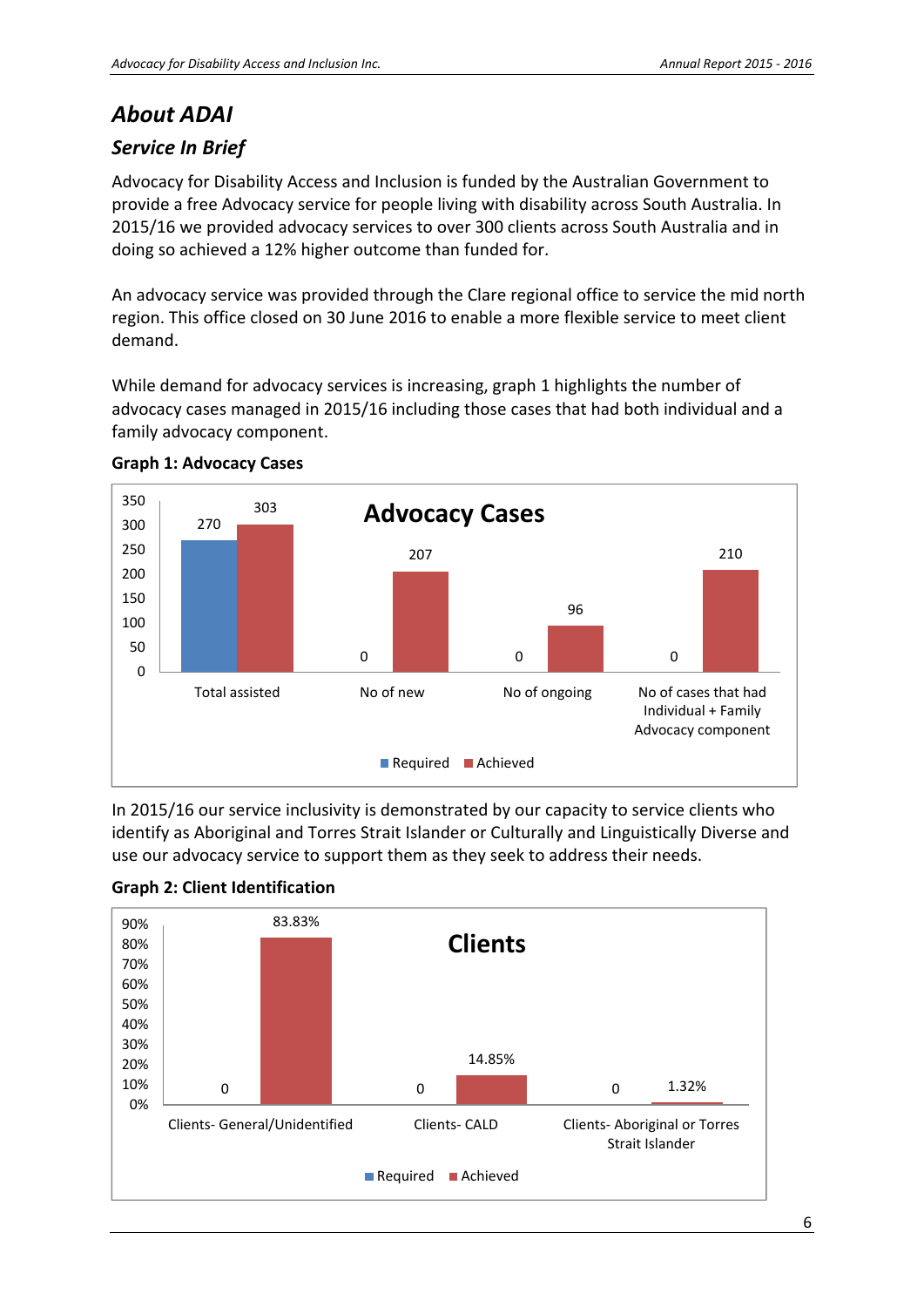#### **Age Profile of Clients**

ADAI is proud to have assisted clients from various cultural and social backgrounds including culturally and linguistically diverse, Aboriginal and Torres Strait Islanders and those facing financial difficulties. Our clients' ages range from under 15 years of age to over 65 years of age.





#### **Key Issues for our Clients**

Client support was provided across a range of areas that impact on our client's lives. Of most significance is education, the NDIS implementation, services offered, accommodation and legal support.



#### **Graph 4: Key Issues**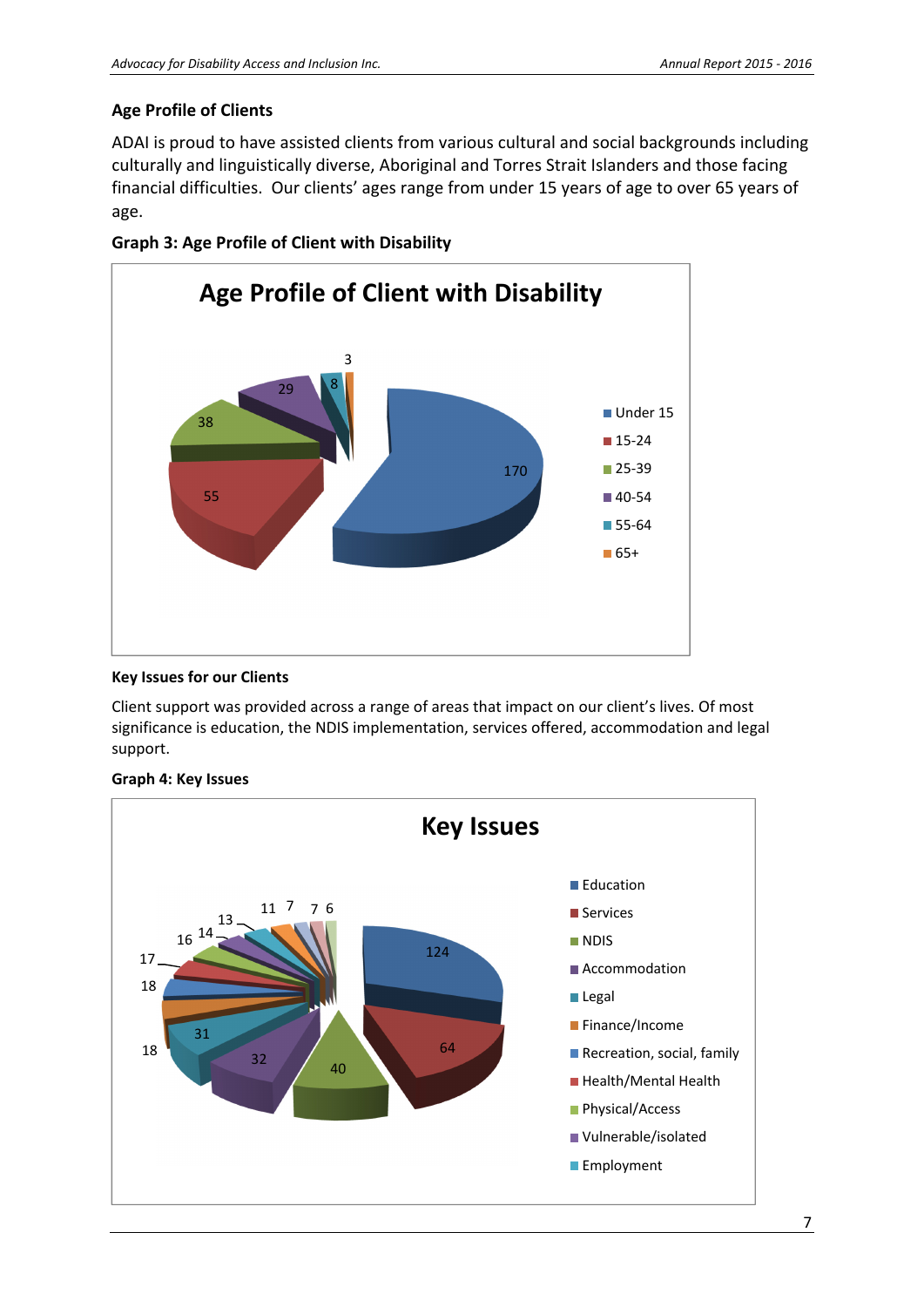#### **Key Disability Type**

Advocacy for Disability Access and Inclusion served clients who identified with the following disability type.

#### **Graph 5: Disability Type**



#### *Our History*

 big aims. Its central office has moved to Adelaide to better service our clients. The office in Advocacy for Disability Access and Inclusion is funded by the Federal Department of Social Services to provide individual, self and family advocacy services to people with a disability and their family and/or carer, living in South Australia. It is a small advocacy agency, with Clare has been closed and ADAI services the entire state in a range of innovate ways.

The precursors of Advocacy for Disability Access and Inclusion are Family Advocacy and prior to that Parent Advocacy. These organisations have collectively provided services to South Australian's with a disability for over twenty five years.

As well as assisting clients with disabilities, Advocacy for Disability Access and Inclusion also works collaboratively with other disability and social service agencies.

#### *What is advocacy?*

Advocacy is supporting a person to speak up and be heard so that their rights are promoted, protected or defended.

Advocacy agencies such as ADAI can support a person to speak up for themselves, to help them be heard by, for example;

- Finding and providing information;
- Making phone calls or writing letters or emails;
- Attending meetings;
- Helping the person plan and practice for meetings, phone calls etc.;
- Helping the person draft letters or emails;
- Requesting a review of a decision that has been made which affects the person.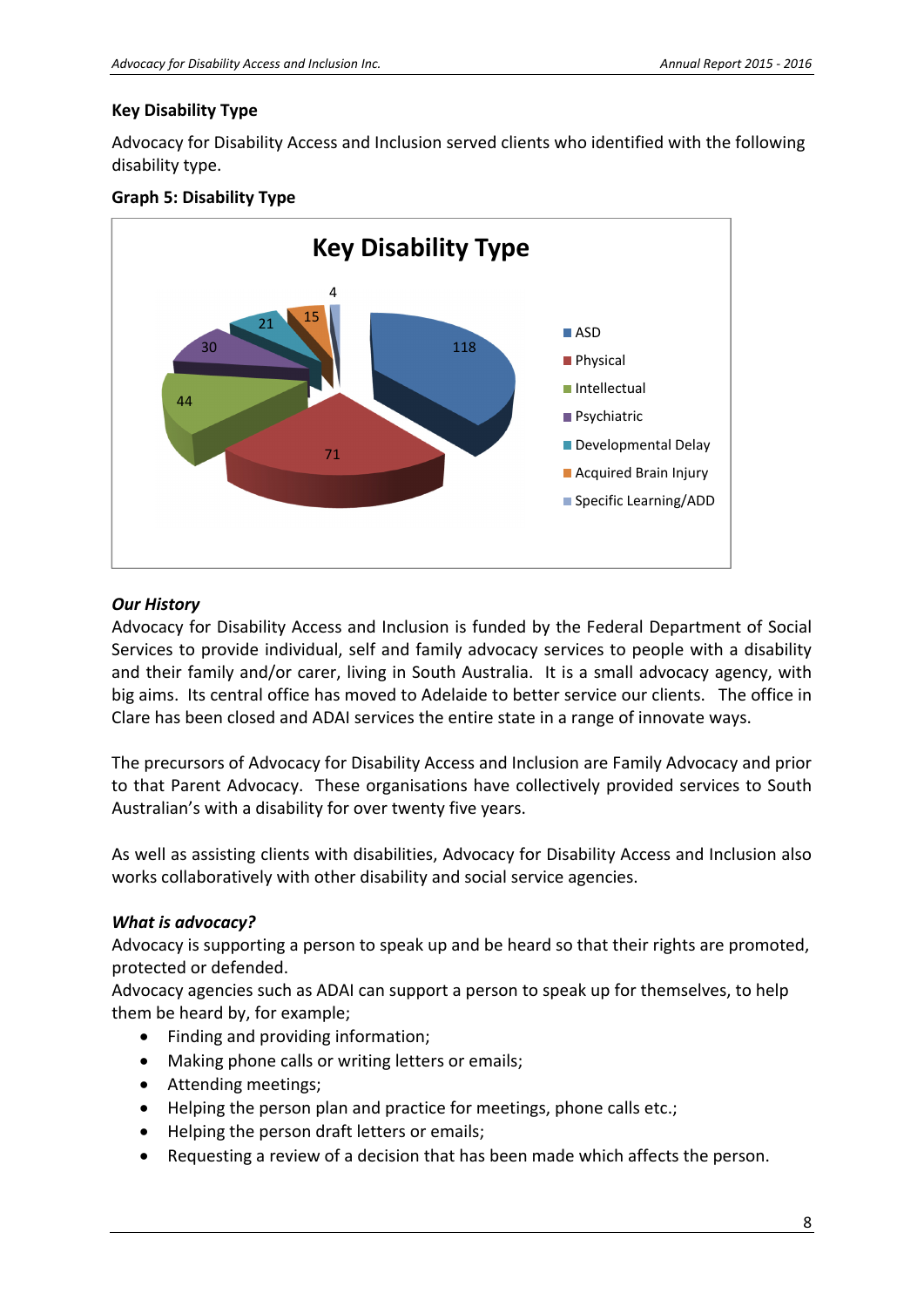#### *What is our Model of Advocacy?*

ADAI is funded by the Australian Government to provide Individual Advocacy services for people with a disability. Individual Advocacy involves supporting adults who are living with disability and those who are representing or supporting a family member who is living with disability.

When an ADAI Advocate works with a person or family, they;

- stand alongside the person as a "partner" in the process;
- help to develop the person's confidence and ability to discuss the outcomes they want to achieve;
- support the person to make informed decisions and pursue their rights;
- recognise that the person is the expert in their own life or the life of their child;
- focus on one or two key issues at a time;
- advocate only after they have the permission of the person to do so;
- keep the person informed and up to date on any new information or developments along the way;
- refer on to, or work with, other agencies that can provide assistance where appropriate;
- treat everyone they advocate for or to with respect, empathy, honesty and transparency;
- promote the rights of all people with a disability in the community.

#### *What we do*

An advocate can work with you to help resolve issues and problems with:

- abuse and neglect
- accessing services or support
- discrimination and rights
- legal and financial matters
- negotiating service goals and outcomes
- participating in community life
- receiving fair treatment

These issues or problems might occur in different aspects of your life, such as:

- accommodation
- Centrelink
- education and training
- employment
- health care and/or treatment
- National Disability Insurance Scheme
- social and recreation
- transport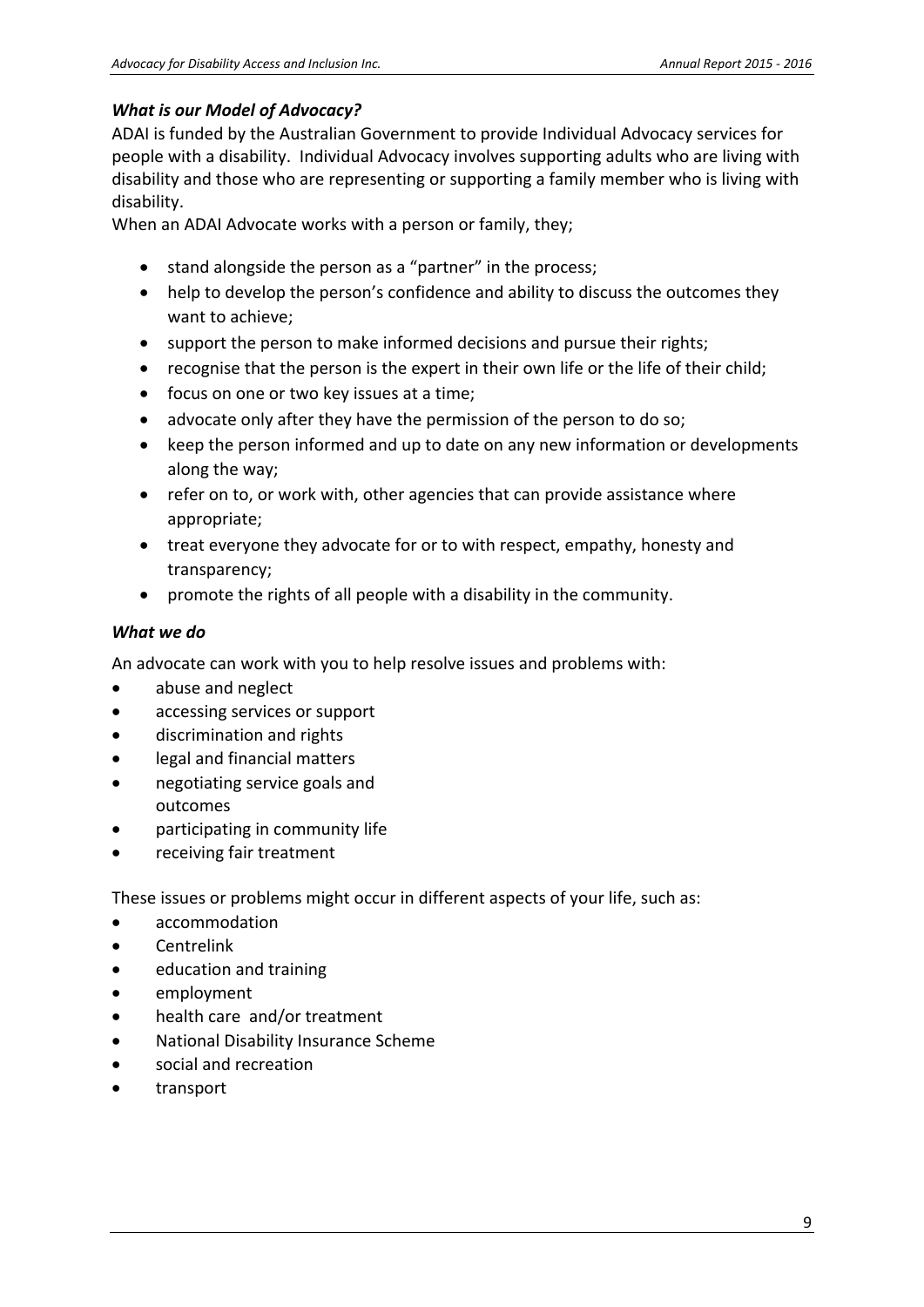#### *Our Logo*

The Advocacy for Disability Access and Inclusion SA Inc. logo represents what we believe in and stand for:



#### *Our clients*

Who can receive our free disability advocacy service from Advocacy for Disability Access and Inclusion?

Any person living in South Australian with a disability can receive our free disability advocacy service.

There is no age limit to access our services.

People with all types of disability access our advocacy services, including people with:

- physical disability
- acquired brain injury
- sensory disability
- intellectual or mental illness
- family and carers of people with disability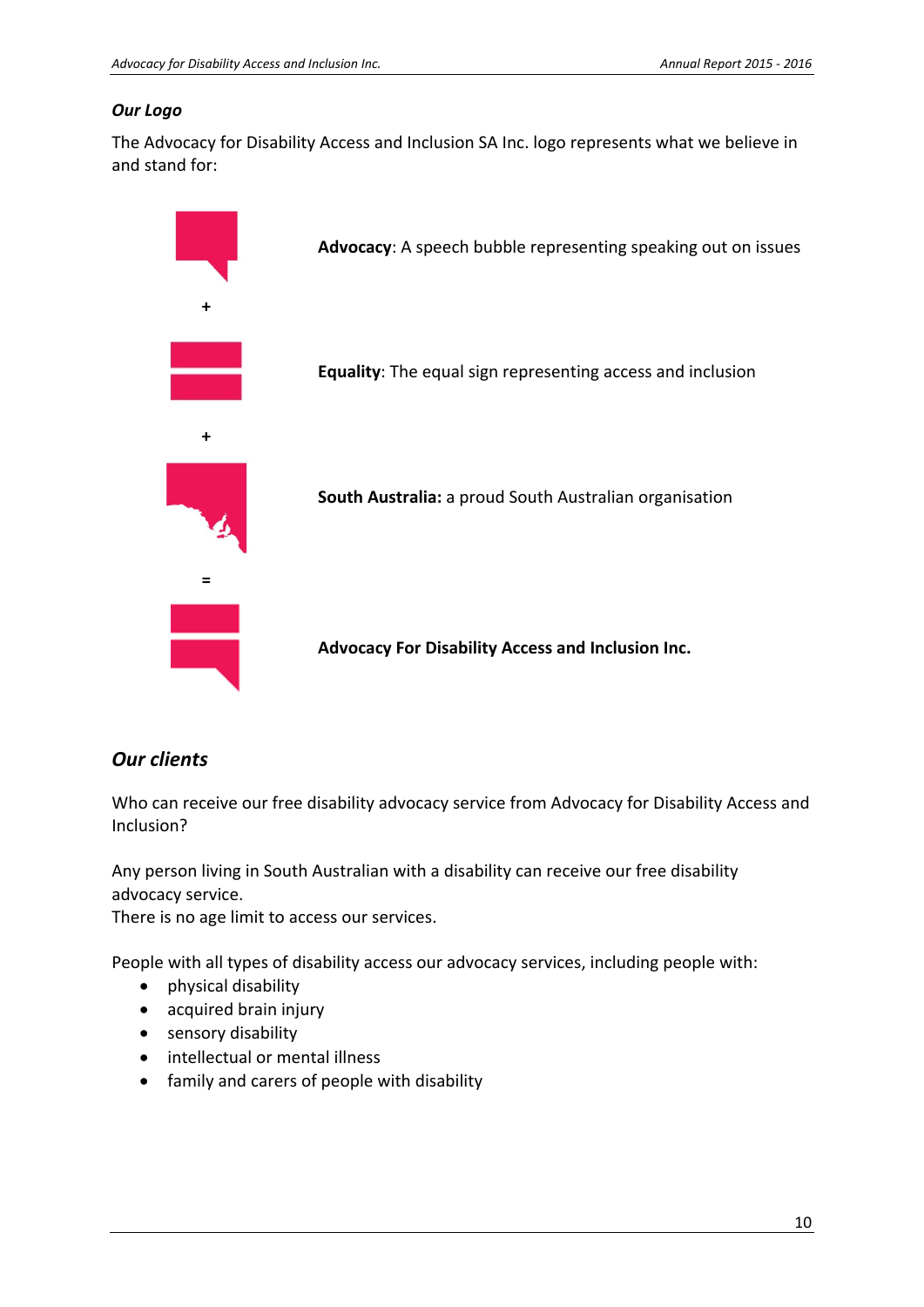#### *Client Comments*

Our Clients are important to us and we continually seek to improve our service and listen to our client's needs.

We have received some wonderful and heartfelt feedback on our service this year from clients and their carers and families through letters, Facebook, and telephone calls. Here are just a few:

#### **From a Facebook Review page:**

*This organisation has been a lifesaver for me in dealing with the nightmare which is having a special needs child in the school system that is not adequately equipped to support them.* 

#### **A thankyou card received in August:**

*"without your help I would not be in the position I am now and I cannot thank you enough."* 

#### **By telephone:**

*From a sister* who remarked that my presence at the meeting prevented one of the workers across the table from bullying her and enabled her to more confidently speak what she needed.

*From a mother* who remarked that I seemed to know just what to say and how to relate to her in front of the others across the table that helped her feel safe and emotionally supported at a school meeting she had been dreading, including supporting her being able to say what she needed to say.

#### **By Person:**

*From a drop in client* who made brief contact and who was seeking to get connected into social networks and volunteering opportunities and felt heard.

#### **By Letter:**

*From a client with whom we have worked on several occasions* and is a woman living with intellectual disability who reports that I am the only worker who she feels really listens to what she has to say and follows through on commitments to call back.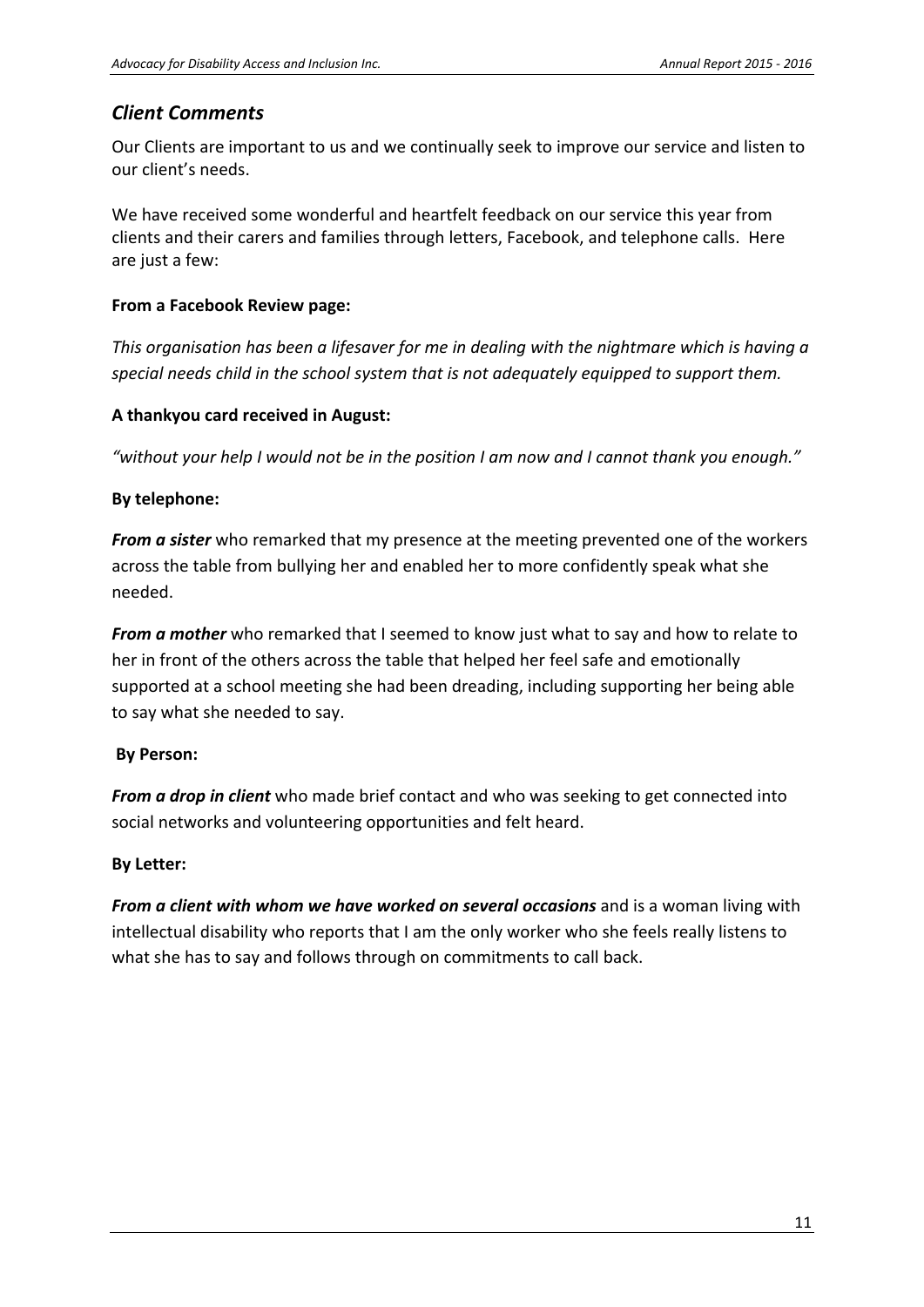## *Overview of Strategic Plan*

**Advocacy for Disability Access and Inclusion (ADAI)** is a not‐for‐profit organisation providing a free advocacy services to any South Australian with a disability, their family or carers. ADAI provides independent, family and self‐advocacy services. Our free service operated in metropolitan Adelaide and regional South Australia with two (2) office locations in 2015/16. The regional office in Clare closed on 30 June 2016 to enable a more flexible service approach to meet the increasing numbers of clients.

**Advocacy for Disability Access and Inclusion** aims to enable people with disabilities to access their community and achieve better education, service provision and employment opportunities. We advocate with the person and/or their family/carers to fully participate in decision making and to work together with professionals as true partners.

Our aim is to achieve better opportunities for people with disability and their families and carers through advocacy, to continue providing our services and address the evolving needs of our clientele. Advocacy for Disability Access and Inclusion has refocused its service provision to ensure it can meet its strategic goals and objectives that includes:

- Providing advocacy and support for people with disability and their families/carers;
- Promoting Advocacy for Disability Access and Inclusion Inc. as the recognised disability association for individuals and their families/carers;
- Working collaboratively with other disability and community services to maximise benefits for people with disability and their families/carers;
- Enabling individuals with disability, their families/carers to access and attain their rights and entitlements under the United Nations Convention on the Rights of Persons with Disability;
- Operating according to best practice.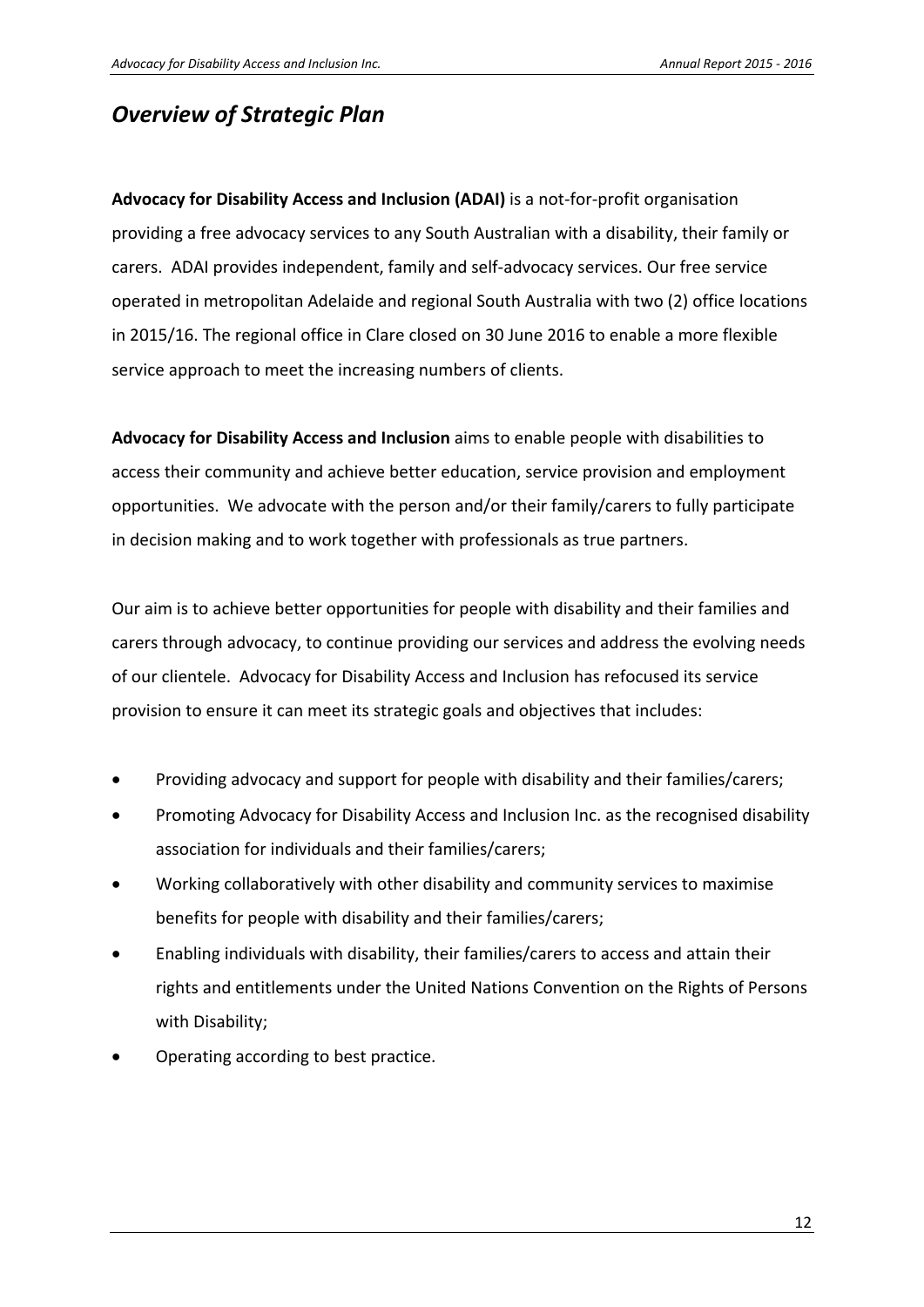## *Our Board and Our Staff*

#### *Our Board*

Advocacy for Disability Access and Inclusion Incorporated is governed by a volunteer Board of Management. It is responsible for the effective governance of the organisation, its policies, procedures, financial management and accountability and to ensure the organisation operates in accordance with its funding agreement requirements.

#### **Mr Shane McDougall, Chairperson**

Shane McDougall is a senior Group Financial Controller with experience in a range of manufacturing industries and the accounting service sector. This has included the construction industry, the food industry, the flexible packaging printing sector, airport management and accounting service provider. Experience has been gained in both financial and operational management roles to group Finance Controller level for an ASX listed company. Shane has family experience with disability. He holds a CPA. Shane is also the Treasurer of DANA, the national Disability Advocacy Network of Australia, based in Canberra ACT. DANA represents advocacy agencies at the national level. .

#### **Ms Leonie Challans, Deputy Chair**

Leonie Challans has worked extensively in the tertiary sector the areas of human resources management, equity and diversity and workplace relations. She also worked in the disability area with focus on employment for people with disabilities and their transition from school to post‐secondary education. Leonie has worked on national projects, state level committees, and has had previous Board experience. She is very keen to see people with disabilities be able to access all avenues of life. Advanced Diploma of Human Resources Management and a part complete Bachelor of Management.

#### **Ms Sandra Deakin, Treasurer**

Sandra Deakin retired from the position of Senior Human Resources Officer at the University of South Australia in 2005. With a Graduate Diploma in Business Studies (Accounting) and a Bachelor of Labour Studies (specializing in Industrial Law) Sandra provides the Board with expertise in the areas of finance, human resources and industrial law.

#### **Ms Jennifer Cousins, Secretary**

Jen Cousins has extensive experience and qualifications as a developmental educator, disability advocate, and as a VET trainer in the Disability and Community Services sector. Jen has been a Lecturer in the Disability and Advocacy Programs of Community Services and Health Program in TAFE SA since 2005 and was Principal Lecturer from 2009 ‐ 2012. Jen holds a Masters of Adult, Vocational and Workplace Education, a Bachelor of Laws and a Bachelor of Applied Science (Disability Studies). Currently Jen works as the National Disability Coordination Officer for the Adelaide Metropolitan Region, a role which focuses on removing barriers that prevent people with disabilities from accessing,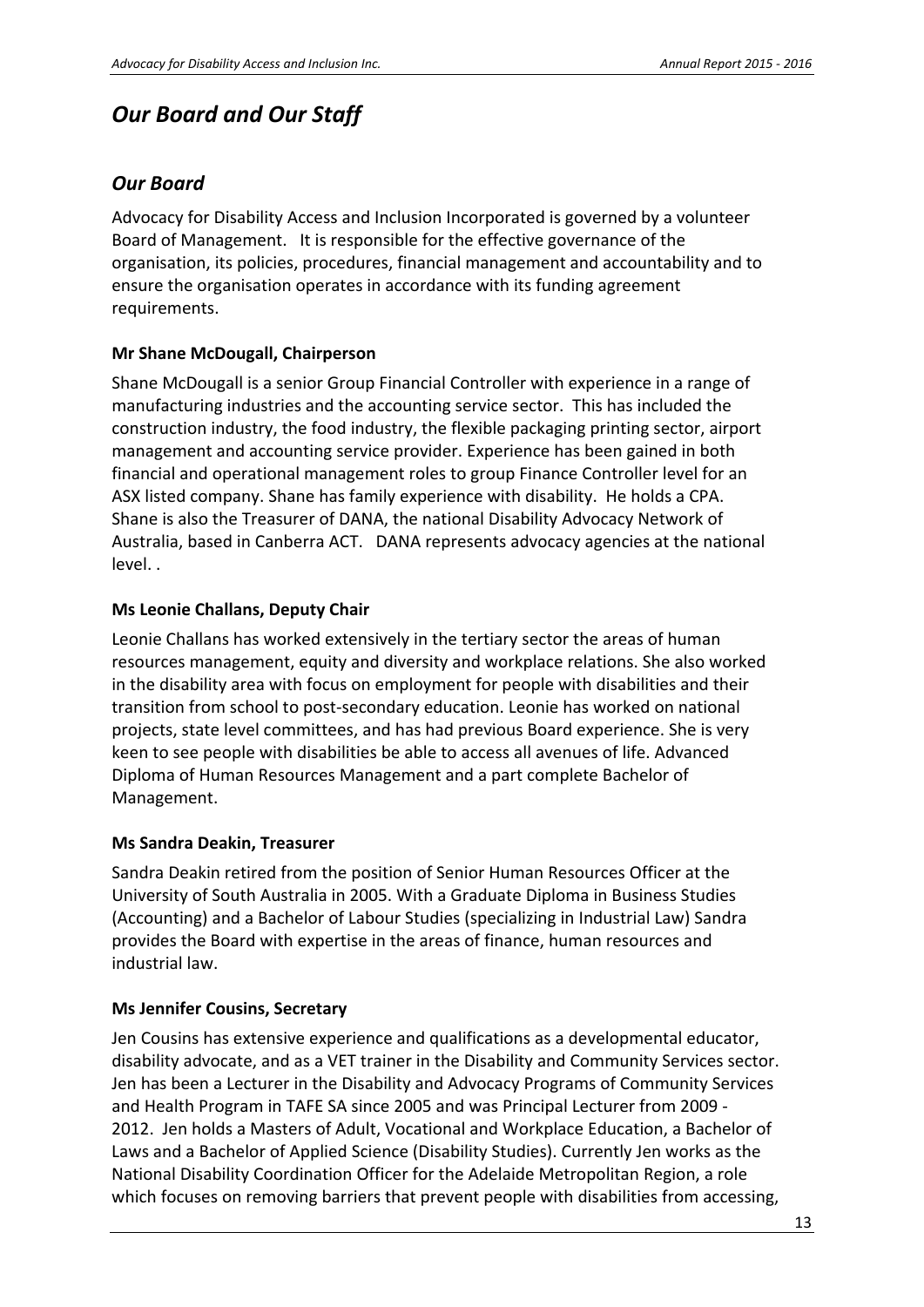transitioning and progressing through vocational education and training, tertiary studies and subsequent employment. Jen has extensive personal experience as a carer of family members with disability and is very passionate about creating accessible and inclusive communities.

#### **Ms Meredith Norton**

Meredith Norton has been a board member for approximately five years. Her background is in supporting students with disabilities to access education. She has been a high school counsellor, a welfare manager, a university disability liaison officer and manager of disability services at university and TAFE. She also has family experience of disability. She has recently retired from the position as Manager, Student Services for TAFESA. Meredith holds a Bachelor of Arts; Graduate Diploma of Education; Graduate Diploma of Language & Literature and a Graduate Diploma of Educational Counselling.

#### **Professor Annette Summers AO RFD**

Annette is a retired Professor of Midwifery and Head of School of Nursing and Midwifery at the University of South Australia. She now holds an adjunct position of Professorial Fellow at Flinders University, School of Nursing and Midwifery. She is also a retired Colonel from the Army Reserves. She has a family member with disability. She has long term experience in both chairing and membership of boards and committees, including ministerially appointed positions. She has degrees in health, education and awarded an Honorary Doctorate from Flinders University.

#### **Ms Narelle Schubert**

Narelle Schubert has an Advanced Certificate in Accounting and has worked for many years in the Health and Education sectors in South Australia, in various accounting and administration roles within Finance, Payroll, Community Services and Health and Student Services. Narelle has lived with disability most of her life and has personal experience utilising services to support disability, access and inclusion.

#### **Mr Brian Smith**

During an extensive career in the SA Police Force and served in a wide range of areas. He has management level experience where he was responsible for the development, health, safety and welfare of all staff under management, maintaining discrimination and harassment free workplace and service deliver environment. He was responsible for ensuring the planning and management of all activities within the workplace were consistent with SAPOL's core functions to provide an effective and integrated police service responsive to community needs. Brian has been awarded three police good conduct service medals. Brian has a Master of Public Policy, Charles Sturt University; Bachelor of Business (HRD), University of South Australia; Grad Cert in Applied Management, Australian Institute of Police Management.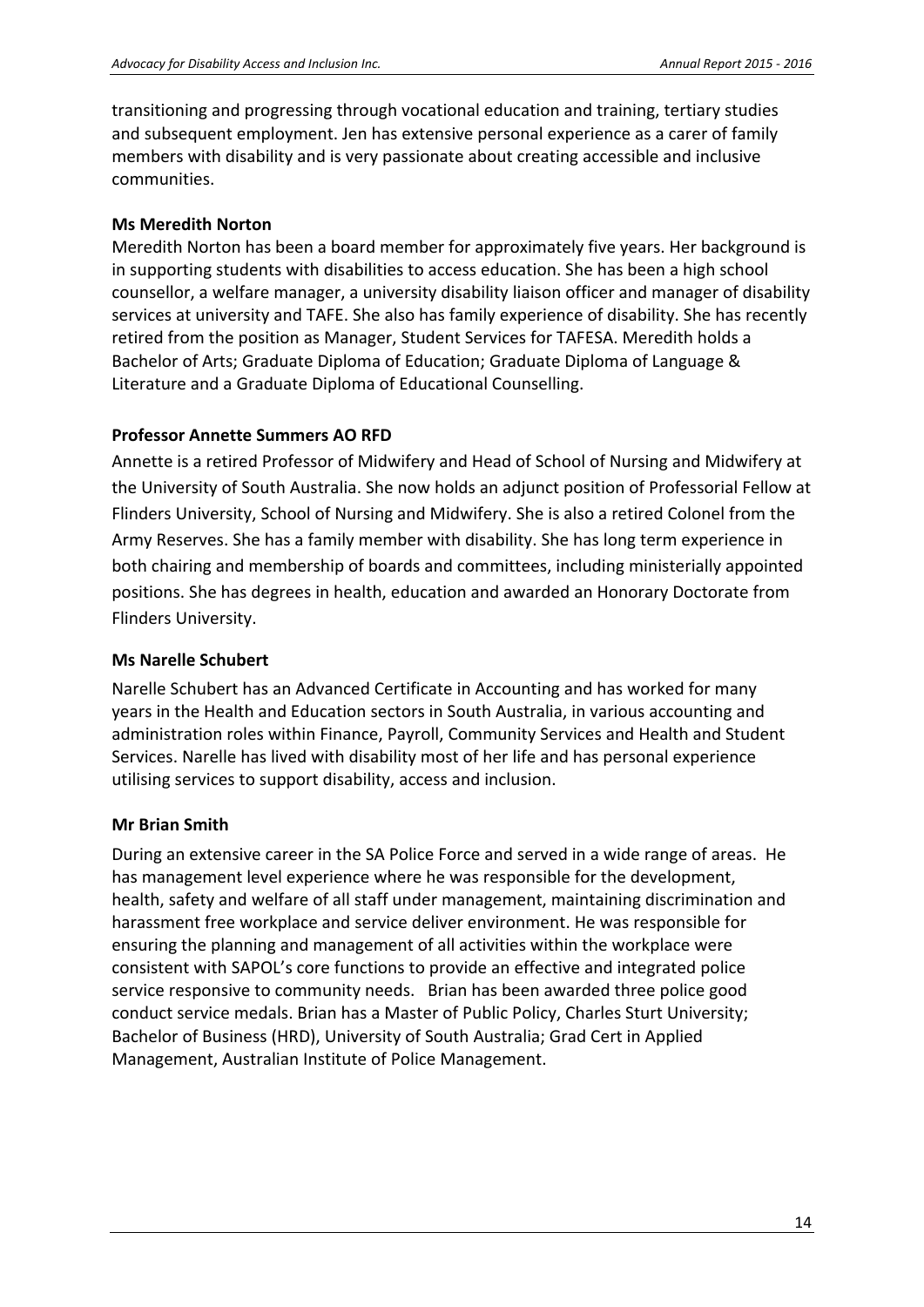## *Board members farewelled during 2015‐2016*

The Board farewelled Mr Brian Taylor, a Board member during the 2015/16 financial year.

 Brian served the Board loyally and well for several years. He brought a wealth of experience and a very personal knowledge and experience of living with and caring for a family member with disability. We thank Brian for his service and wish him well.

### *Our Staff*

Advocacy for Disability Access and Inclusion Inc. restructured its operations on 1 July 2016 and is pleased to welcome the following staff:

#### **Ralph Brew, Advocate**

Ralph has a longstanding commitment and experience in disability and human rights and has a specific interest in Sexuality and Disability. Ralph previously worked in training and development, education, consultancy and advocacy. Ralph has a Diploma of Counselling (Australian Institute of Social Relations); Graduate Diploma in Adolescent Health and Welfare (University of Melbourne), a Graduate Certificate in Disability Studies (Flinders University) and a Certificate IV in Training and Assessment (TAFE SA).

#### **Kate Erne, Advocate**

Kate has over 22 years' experience working in the fields of mental health, employment with a specialisation in Disability Employment Services, tertiary education and training and community services. Kate has a Master's in Education, a Bachelor of Education (TABOR Adelaide), a Certificate in Mental Health First Aid (Mental Health First Aid) and a Certificate IV in Training and Assessment (Adelaide Training and Employment Centre).

#### **Ilona Schultz, Advocate**

Ilona has 20 years' experience in administration and senior management, and has worked in the not‐for‐profit, public and private sectors. Ilona holds bachelor degrees in Music and Law from University of Adelaide, and post graduate qualifications in Education from University of Queensland and in Legal Practice from Australian National University. Ilona has a Bachelor of Music (Performance), University of Adelaide; Graduate Diploma in Education, University of Queensland; Bachelor of Laws, University of Adelaide; Graduate Diploma in Legal Practice, Australian National University.

#### **Linda Mee, Advocate**

Linda is a qualified social worker. Linda worked in the vocational education sector for twenty five years as an educator, a counsellor and a support person for people with disability. Linda has qualifications in AUSLAN as well as Training and Development. Linda re‐joins the Advocacy team, having previously provided hourly paid services. Linda has a Diploma in Technology (Social Work), SA Institute of Technology (now University of South Australia).

#### **Karen Field, Operations Manager**

 Advocate. Karen is an engaging and supportive leader, who is able to drive change whilst supporting Karen has over 15 years' experience in Management roles in the Aged Care sector, 8 years' experience in Program Co-ordination roles in Aged Care and Welfare Services and 4 years as an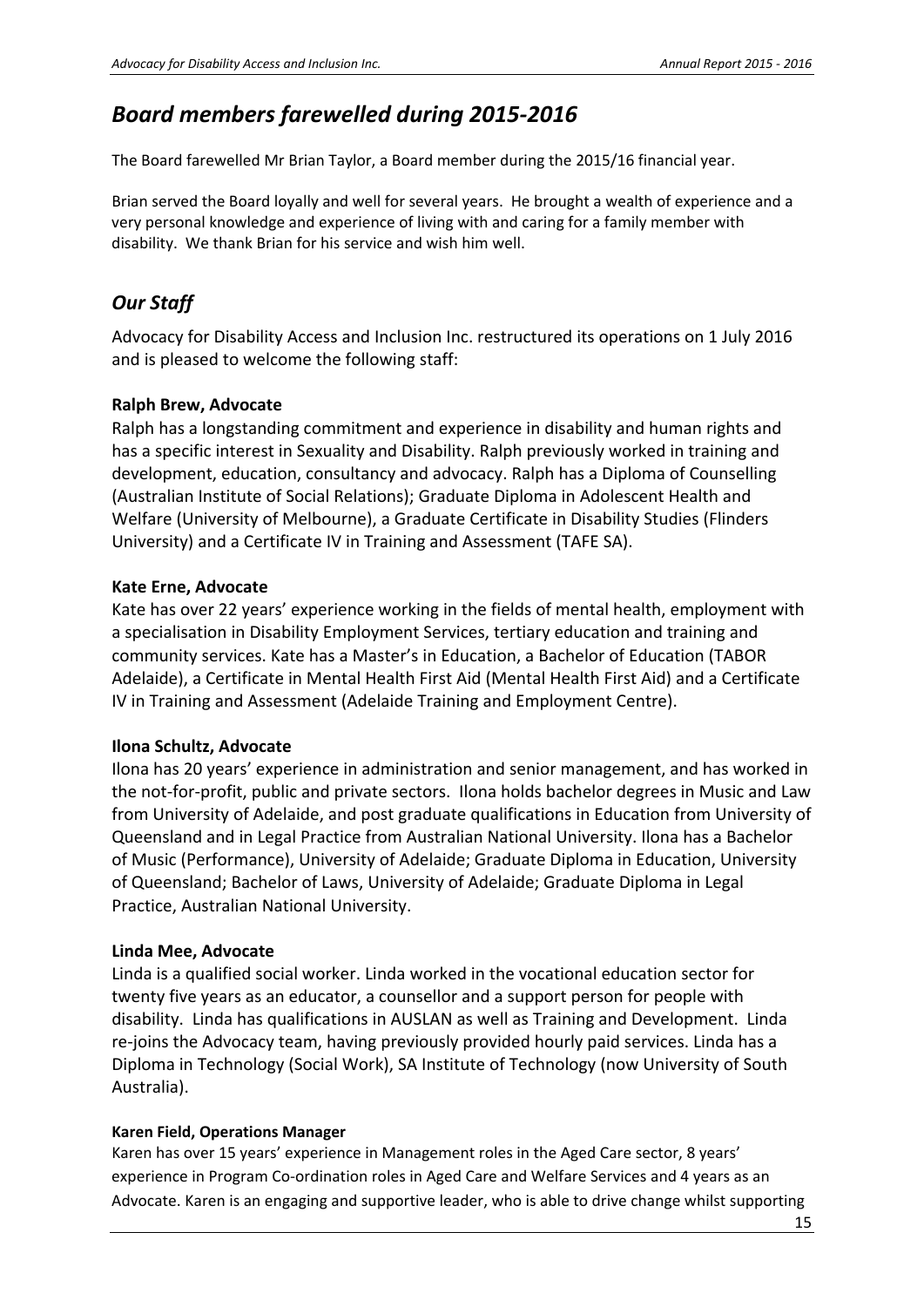Bachelor of Social Work from the University of South Australia and a Certificate IV in Justice Studies. staff to grow in their personal development. Karen is committed to supporting a client and their wishes as the focus of advocacy and has lived experience of disability within her family. Karen has a

#### **Jenny Hughes, Chief Executive**

Jenny has over 30 years' experience in management, community services, community engagement and social planning fields across all tiers of Government as well as working in the private sector. Jenny's work includes a strong focus on programs and projects which foster social cohesion within a community development framework and supporting and increasing community engagement across a wide range of sectors and issues. Jenny has significant experience in advocating for the community at a systemic level and has family experience of living with disability. Jenny sits on a number of government and non‐ government Boards and committees and has a Bachelor of Arts (Public Administration) and is currently studying Law.

#### **Karen Rodger, Bookkeeper/Receptionist**

Karen has a Certificate IV in Office Administration and has worked as a Bookkeeper for over 20 years in a variety of industries, including community services, hospitality and construction. Karen joined ADAI staff in May 2016 after relocating from the Northern Territory.

#### *Staff farewelled during 2015‐2016*

Advocacy for Disability Access and Inclusion Inc. farewelled the following staff during the 2015/16 financial year. We recognise and thank them all for their service to Advocacy for Disability Access and Inclusion (and its precursor organisations) and we wish them well in their new endeavours.

Luke Travers ‐ Advocate

Kelly Gudgeon, Advocate

Graeme Duncan, Executive Officer

Samantha Hunt, Advocate

We thank them for their service and wish them well in their new endeavours.